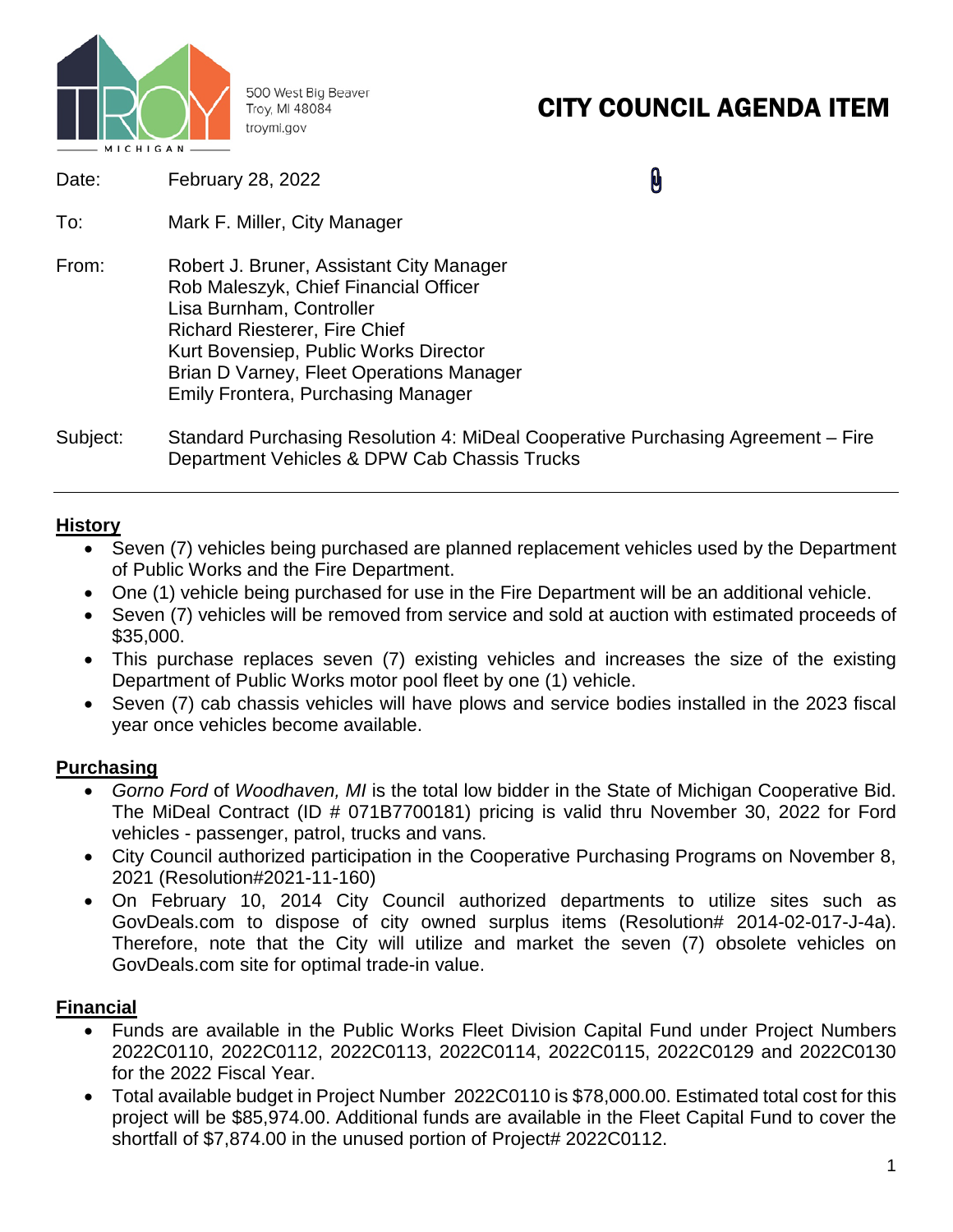

500 West Big Beaver Troy, MI 48084 troymi.gov

## CITY COUNCIL AGENDA ITEM

## **Financial (continued)**

• Expenditures will be charged to account number 661.549.565.7981.

|                           | <b>Unit Cost</b> | <b>Estimated Total</b> | Project#  |
|---------------------------|------------------|------------------------|-----------|
| (1) Ford F350 Cab Chassis | \$38,989.00      | \$38,989.00            | 2022C0110 |
| (1) Expedition            | \$46,885.00      | \$46,885.00            | 2022C0110 |
| (1) Ford F350 Cab Chassis | \$38,989.00      | \$38,989.00            | 2022C0112 |
| (1) Ford F350 Cab Chassis | \$38,989.00      | \$38,989.00            | 2022C0113 |
| (1) Ford F450 Cab Chassis | \$39,485.00      | \$39,485.00            | 2022C0114 |
| (1) Ford F450 Cab Chassis | \$39,485.00      | \$39,485.00            | 2022C0115 |
| (1) Ford F350 Cab Chassis | \$38,839.00      | \$38,839.00            | 2022C0129 |
| (1) Ford F550 Cab Chassis | \$43,497.00      | \$43,497.00            | 2022C0130 |

#### **Estimated Grand Total 6.000 and 100 and 100 and 100 and 100 and 100 and 100 and 100 and 100 and 100 and 100 and 100 and 100 and 100 and 100 and 100 and 100 and 100 and 100 and 100 and 100 and 100 and 100 and 100 and 100 a**

#### **Recommendation**

City management requests authorization to purchase eight (8) 2022 Ford Vehicles from *Gorno Ford of Woodhaven, MI* for the Department of Public Works as per the MiDeal Cooperative Purchasing contract #071B7700181 for an estimated total cost of \$325,158.00.